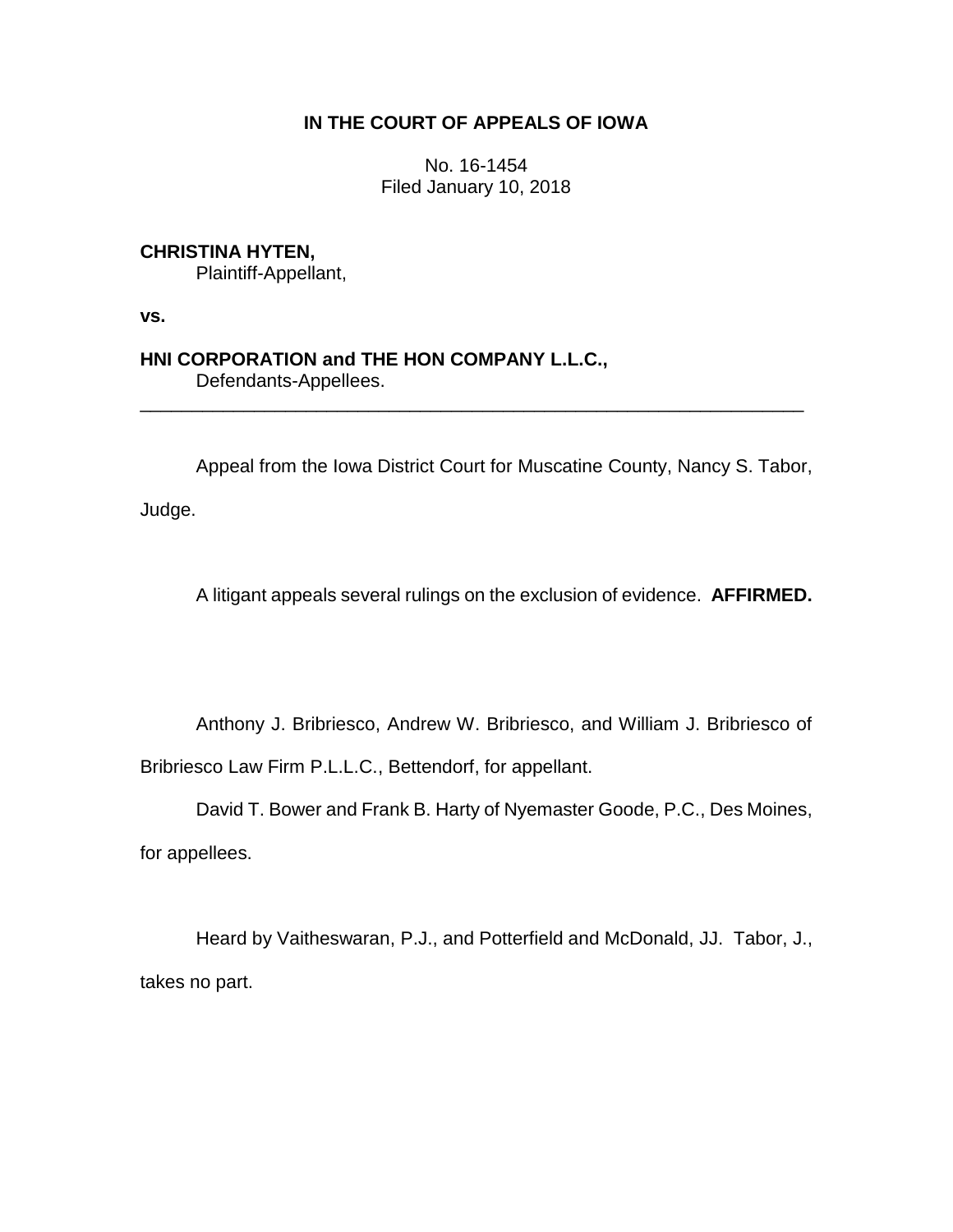### **MCDONALD, Judge.**

The plaintiff Christina Hyten appeals from an adverse judgment entered against her following a jury trial on her claim she was wrongfully discharged for seeking workers' compensation benefits. On appeal, she challenges three discretionary evidentiary rulings. She contends the district court abused its discretion in excluding evidence concerning the following: (1) the delay in receipt of workers' compensation benefits; (2) the safety of her work assignment following her date of injury; and (3) the company's waiver of a notice defense in the underlying workers' compensation proceeding.

I.

The HON Company, L.L.C., is a subsidiary of HNI Corporation. Hyten commenced work at HON's facility through a temporary staffing agency in March 2013. HON hired her directly on July 1, 2013. Hyten worked at an oak laminate factory as a work cell operator doing various assembly tasks in the flat pack department. Hyten worked second shift from 3:00 p.m. until 11:00 p.m. On July 13, 2013, Hyten allegedly sustained a carpal tunnel injury arising out of her employment. She claims she reported the injury to her Production Team Leader, Rodney Holliday, the same day. He directed her to complete a "HON First Aid Form." Hyten testified she filled out the form and submitted it. Hyten did not obtain the signature of a supervisor as dictated by company policy. Hyten testified no action was taken on her report.

Hyten testified she told others of her injury after the first aid form was not addressed, but she admitted she did not escalate her unaddressed report as required by company policy. Several weeks after submitting the first aid form,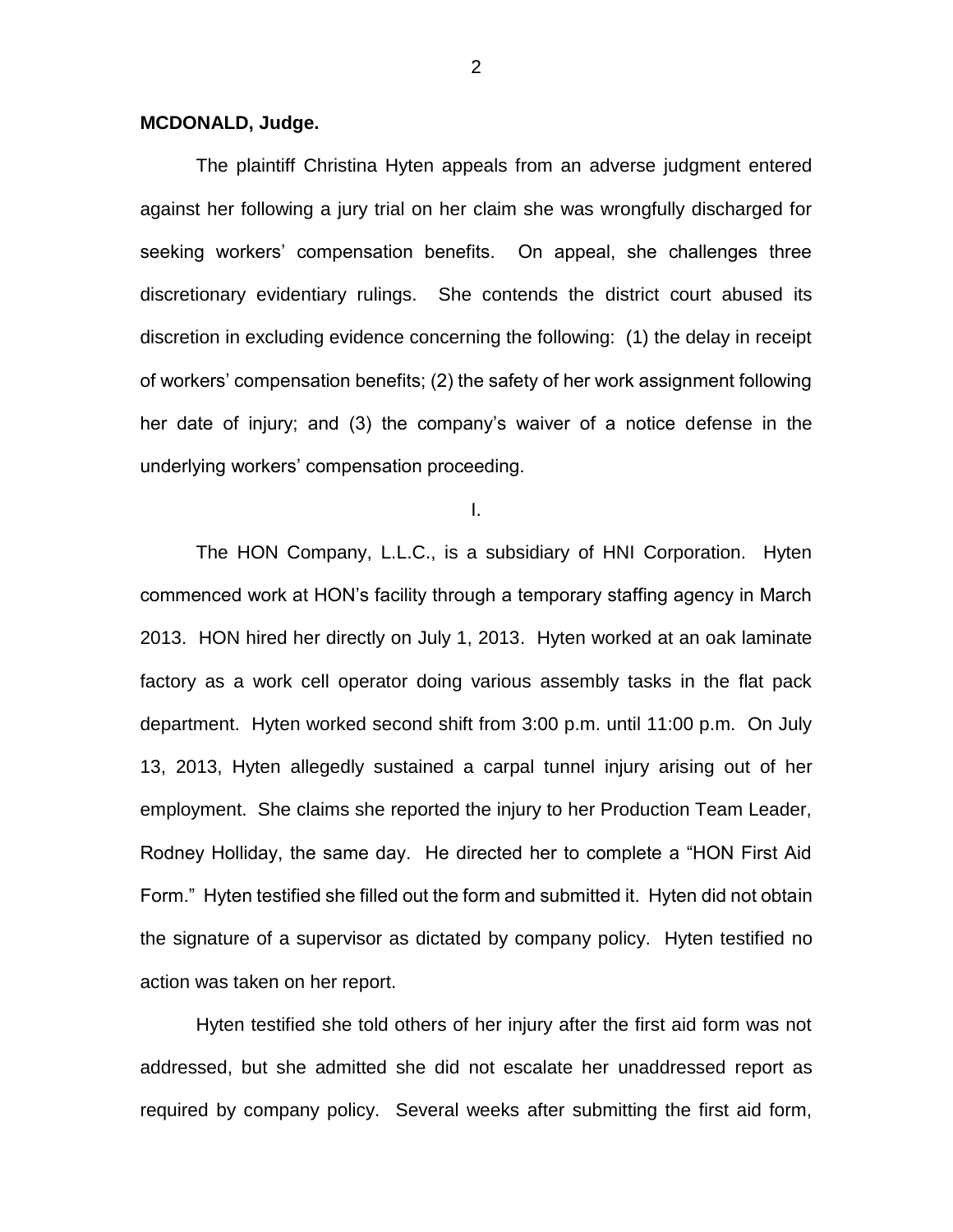Hyten raised the issue again with Holliday. He recommended some stretches and gave her a splint to wear. She testified she told Production Team Leaders Jim Gibson and Brandon Mathis of the injury. She testified Mathis told her she was "replaceable" if she could not do the job. From the time Hyten filled out the first aid form until January 2014, Hyten did not escalate her report beyond these identified Production Team Leaders.

Hyten's concerns regarding her injury were addressed in January 2014. At that time, Hyten requested she be moved from second shift to first shift for family reasons. Her request was granted. Hyten then reported her prior injury to her new supervisor, Chad Reich. Hyten filled out a first aid form and obtained Reich's signature. At the same time, Reich issued Hyten a "record of coaching" for not immediately notifying him of the injury when she changed shifts. Hyten filed a claim for workers' compensation benefits. She treated with a physician at the end of the month. After several medical appointments, she scheduled a surgery to be performed in March. Hyten testified that, around this time, the factory manager approached her in the parking lot and asked, "When are you going to quit milking it and get back on the line?"

Throughout her employment, Hyten had attendance issues. The company had a written attendance policy. The policy gave each employee nine attendance credits on an annual basis commencing with the date of employment with two "free passes" granted at the beginning of each year. Each unexcused absence counted as a credit. Each tardy or early leave of two hours or more counted as a credit. Each tardy or early leave of less than two hours counted as a half credit. The policy provided the company would terminate employment when the employee

3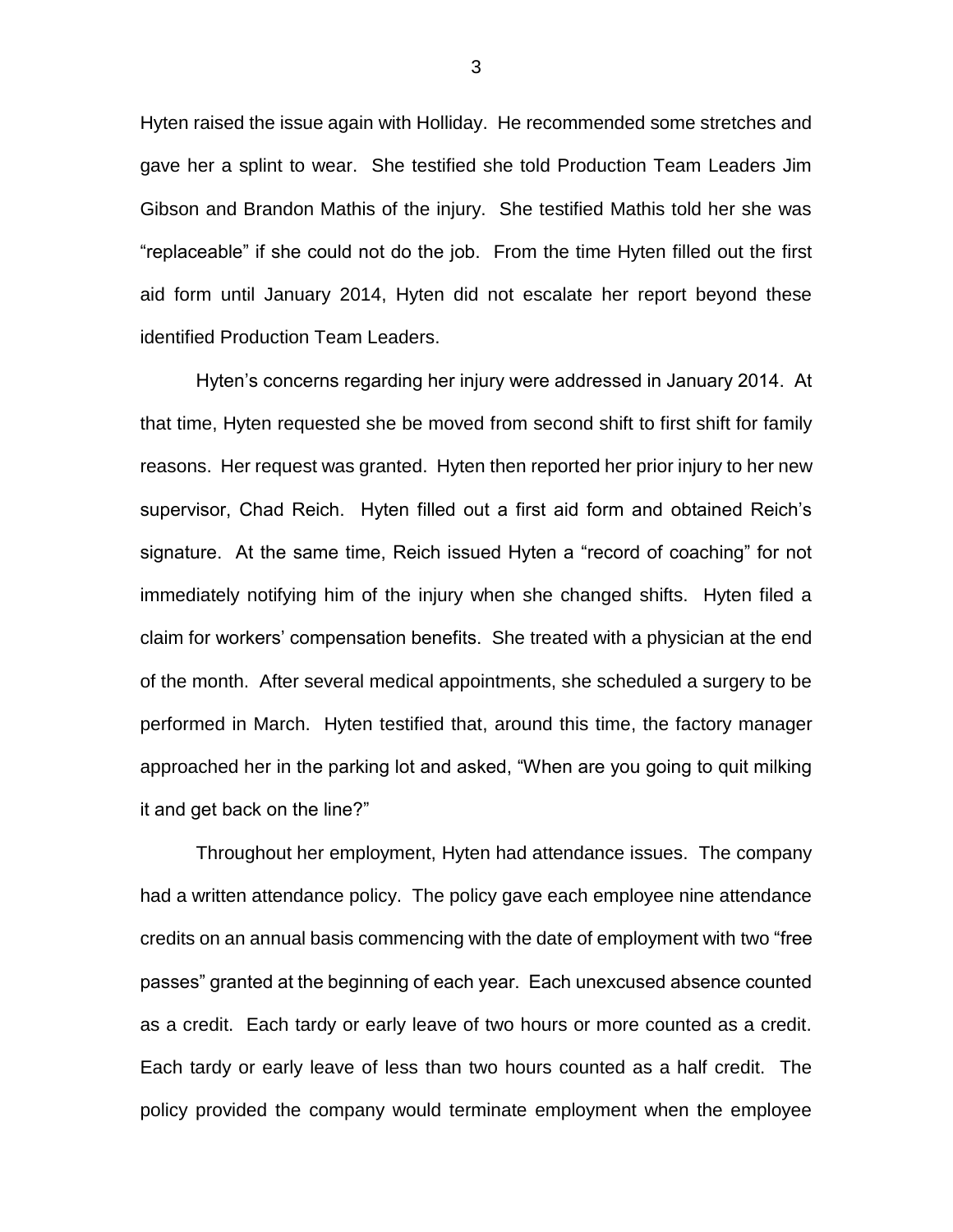used all nine credits. Hyten did not and does not dispute she used her free passes and nine credits between July 1, 2013 to March 6, 2014. On March 7, the company's Member and Community Relations Manager, a human resources position, met with Hyten's Group Leader and decided to terminate Hyten's employment for violation of the attendance policy. Hyten's employment was terminated on the same date.

Hyten filed this suit against HON and HNI in October 2014. She claimed the companies terminated her employment in violation of public policy for seeking workers' compensation benefits. The matter was tried to a jury over the course of six days. After six days of testimony, having heard tens of witnesses, the jury returned a verdict in favor of the employer.

#### II.

The issues raised on appeal are limited. Hyten contends the district court abused its discretion in excluding evidence concerning the following: (1) the delay in receipt of workers' compensation benefits; (2) the safety of her work assignment following her date of injury; and (3) the company's waiver of a notice defense in the underlying workers' compensation proceeding. This court reviews the district court's evidentiary rulings for an abuse of discretion. *See Hall v. Jennie Edmundson Memorial Hosp.*, 812 N.W.2d 681, 685 (Iowa 2012). "We afford the district court wide discretion in evidentiary matters . . . ." *Jensen v. Sattler*, 696 N.W.2d 582, 589 (Iowa 2005). An abuse of discretion occurs when a ruling is "clearly untenable or [based on] unreasonable grounds." *Id.* "A ground or reason is untenable when it is not supported by substantial evidence or when it is based on an erroneous application of the law." *Mercer v. Pittway Corp.*, 616 N.W.2d 602,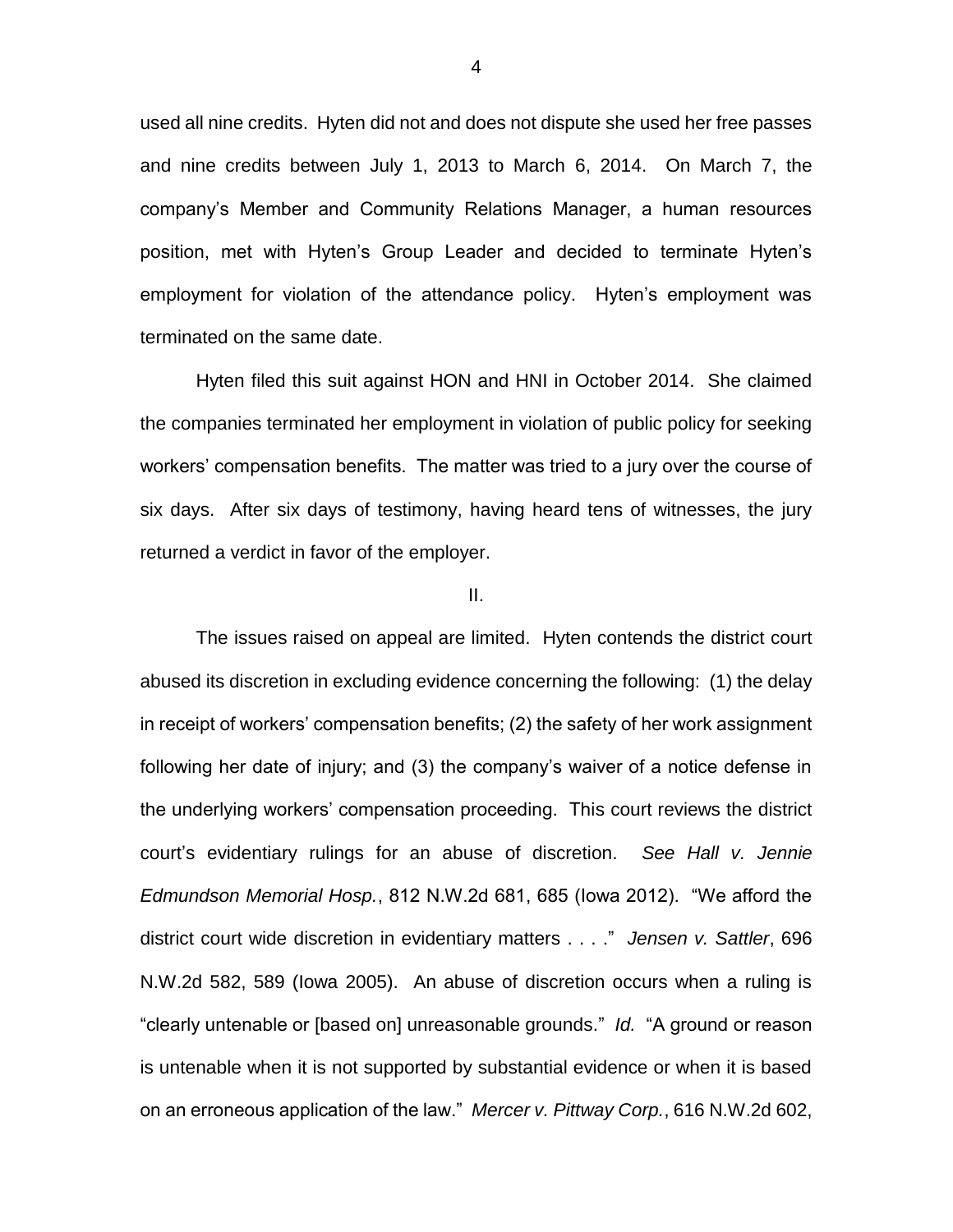612 (Iowa 2000). In conducting our review of the district court's evidentiary rulings, "[e]rror may not be predicated upon a ruling which admits or excludes evidence unless a substantial right of the party is affected." Iowa R. Evid. 5.103(a); *Scott v. Dutton-Lainson Co.*, 774 N.W.2d 501, 503 (Iowa 2009). Thus, reversal is appropriate only where "exclusion of the evidence affected a party's substantial rights." *Scott*, 774 N.W.2d at 503.

Evidence is relevant if it has "any tendency to make the existence of any fact that is of consequence to the determination of the action more probable or less probable than it would be without the evidence." Iowa R. Evid. 5.401. Even if evidence is relevant, it may be excluded if "its probative value is substantially outweighed by the danger of unfair prejudice, confusion of the issues, or misleading the jury, or by considerations of undue delay, waste of time, or needless presentation of cumulative evidence." Iowa R. Evid. 5.403. "Weighing probative value against prejudicial effect 'is not an exact science,' so 'we give a great deal of leeway to the trial judge who must make this judgment call.'" *State v. Putman*, 848 N.W.2d 1, 10 (Iowa 2014) (citation omitted). The district court concluded the evidence was not relevant, but even if it were, the evidence's probative value was substantially outweighed by rule 5.403 considerations.

Under our highly deferential review, we find the district court did not abuse its wide discretion in excluding the proffered evidence. With respect to the first and third categories of evidence regarding delay and notice, the plaintiff asserts in her brief that she made an offer of proof regarding these two issues. "The purpose of an offer of proof is to give the district court a more adequate basis for its evidentiary ruling and to provide a meaningful record for appellate review." *State* 

5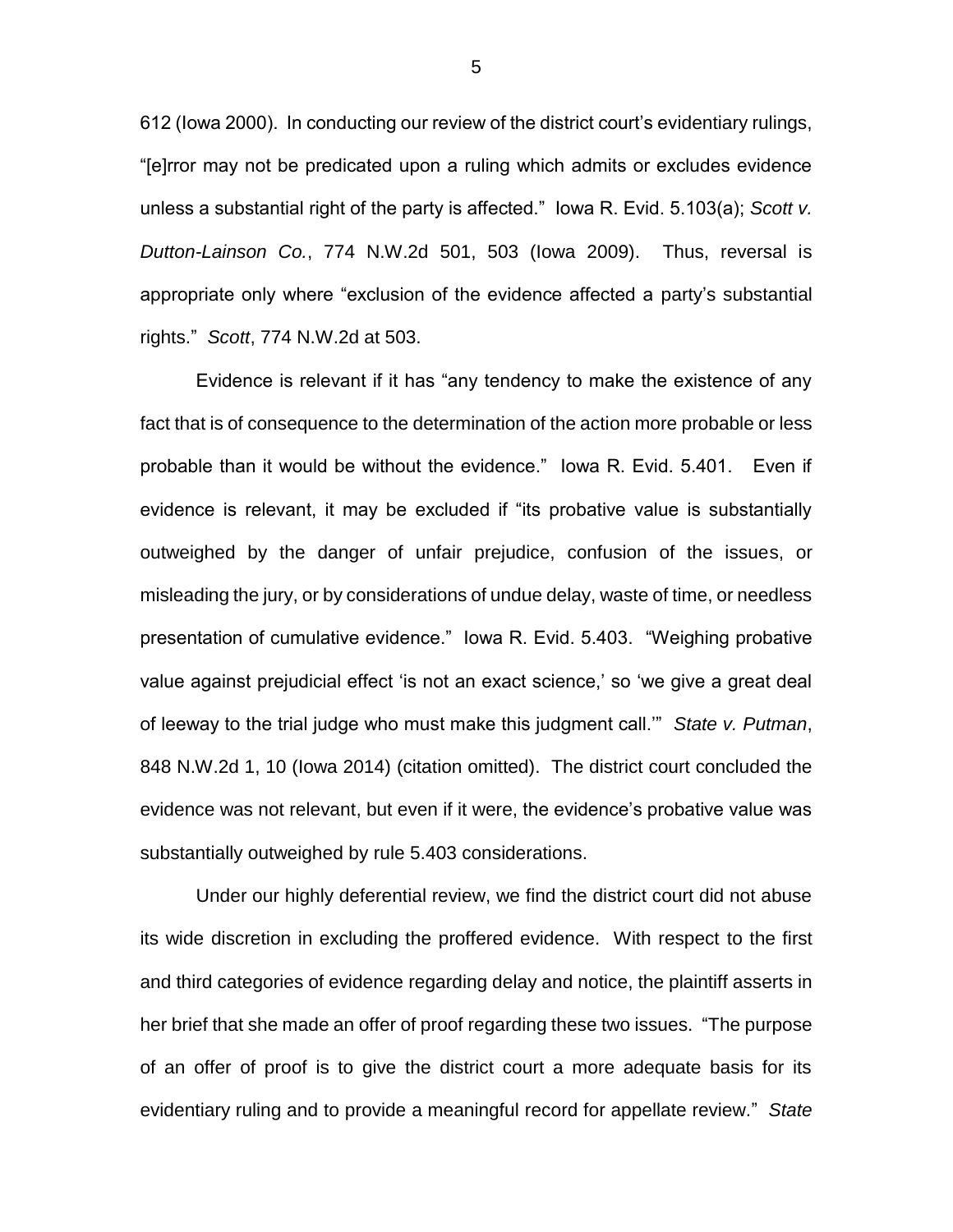*v. Buchanan*, 800 N.W.2d 743, 752 (Iowa Ct. App. 2011). We have reviewed Hyten's offer of proof, and we find it was severely lacking. Hyten's offer of proof consisted of certain interrogatory answers and the testimony of HNI's former risk manager, Greg Brown. Mr. Brown testified that he did not know anything about the case and was not involved in answering the interrogatories. The interrogatories themselves shed little light on the issue. We cannot conclude the district court abused its discretion in disallowing the evidence when the plaintiff's offer of proof on the issues was wholly inadequate. *See, e.g., State v. Ritenour*, No. 15-0038, 2016 WL 3269551, at \*6 (Iowa Ct. App. June 15, 2016) (holding the district court did not abuse its discretion in disallowing evidence "[g]iven the minimal information provided in the offer of proof"); *State v. Wood*, No. 11-1124, 2012 WL 3200868, at \*3 (Iowa Ct. App. Aug. 8, 2012) ("In this case, the evidence presented in the offers of proof had such a little amount of relevance, if any, that we have no problem in finding the district court did not abuse its discretion in determining that any probative value was substantially outweighed by the danger of confusion of the issues and misleading the jury.").

Independently, Hyten has failed to demonstrate her substantial rights were affected by the exclusion of any of the evidence. *See Scott*, 774 N.W.2d at 503. As noted above, the offer of proof was wholly deficient with respect to two categories of evidence. With respect to the category of evidence regarding Hyten's change in work assignment after reporting her injury, Hyten was able to testify regarding the retaliatory nature of the assignment. The district court allowed her to testify the assignment was discriminatory and unique to her. Contrary to Hyten's assertions, the district court did not allow HON to present evidence on the safety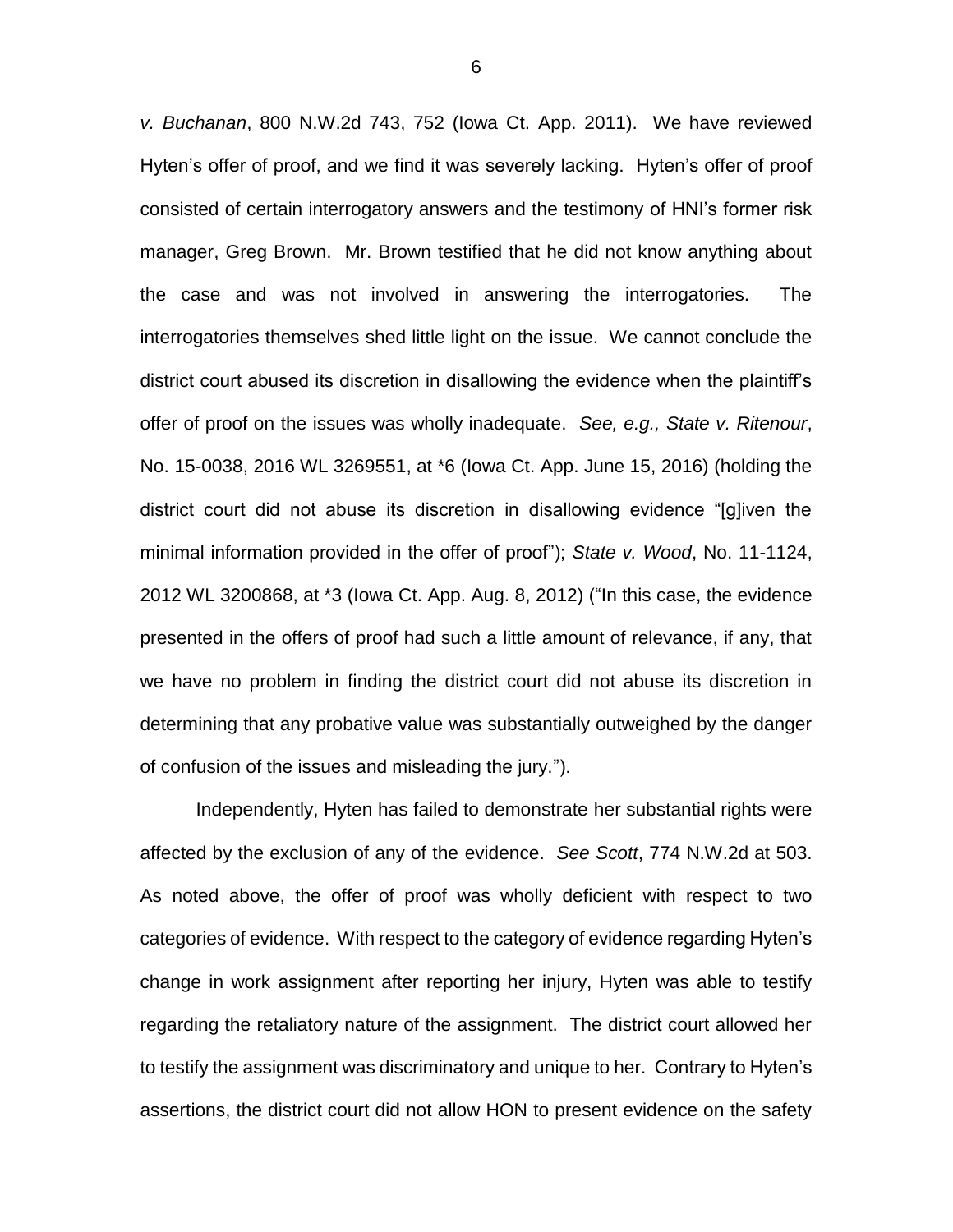conditions related to Hyten's work assignment. Hyten's evidence would have been merely cumulative to her testimony. *See, e.g., Thompson v. City of Des Moines*, 564 N.W.2d 839, 846 (Iowa 1997) (finding no abuse of discretion in disallowing evidence where the evidence was cumulative).

Finally, we note the only issue in this case was whether the employer terminated Hyten's employment in retaliation for her seeking workers' compensation benefits. Hyten does not really dispute that the company terminated her employment pursuant to an established attendance policy. *See Weinzetl v. Ruan Single Source Transp. Co.*, 587 N.W.2d 809, 813 (Iowa 1998) (holding that termination of employment for absenteeism, even when absences are caused by work-related injury, is not in violation of public policy). Hyten's claimed evidentiary errors are thus a mere subterfuge. The defect in this case was the lack of any evidence, even considering the excluded evidence, casting doubt on the employer's legitimate reason for the termination of employment. *See, e.g., Six v. Des Moines Cold Storage*, No. 09-0539, 2010 WL 1577464, at \*3 (Iowa Ct. App. Apr. 21, 2010) (holding employer was entitled to judgment as a matter of law where employee was fired for absenteeism); *Weinzetl*, 587 N.W.2d at 813 (holding employer was entitled to judgment as a matter of law where it was not disputed employee was terminated due to absenteeism). The jury sussed this out. We will not disturb the jury's verdict. "The exclusion of evidence which if received, could not have changed the result, is not prejudicial error." *Durant Elevator Co. v. S. J. Hoffman & Sons*, 145 N.W.2d 25, 27 (Iowa 1966).

7